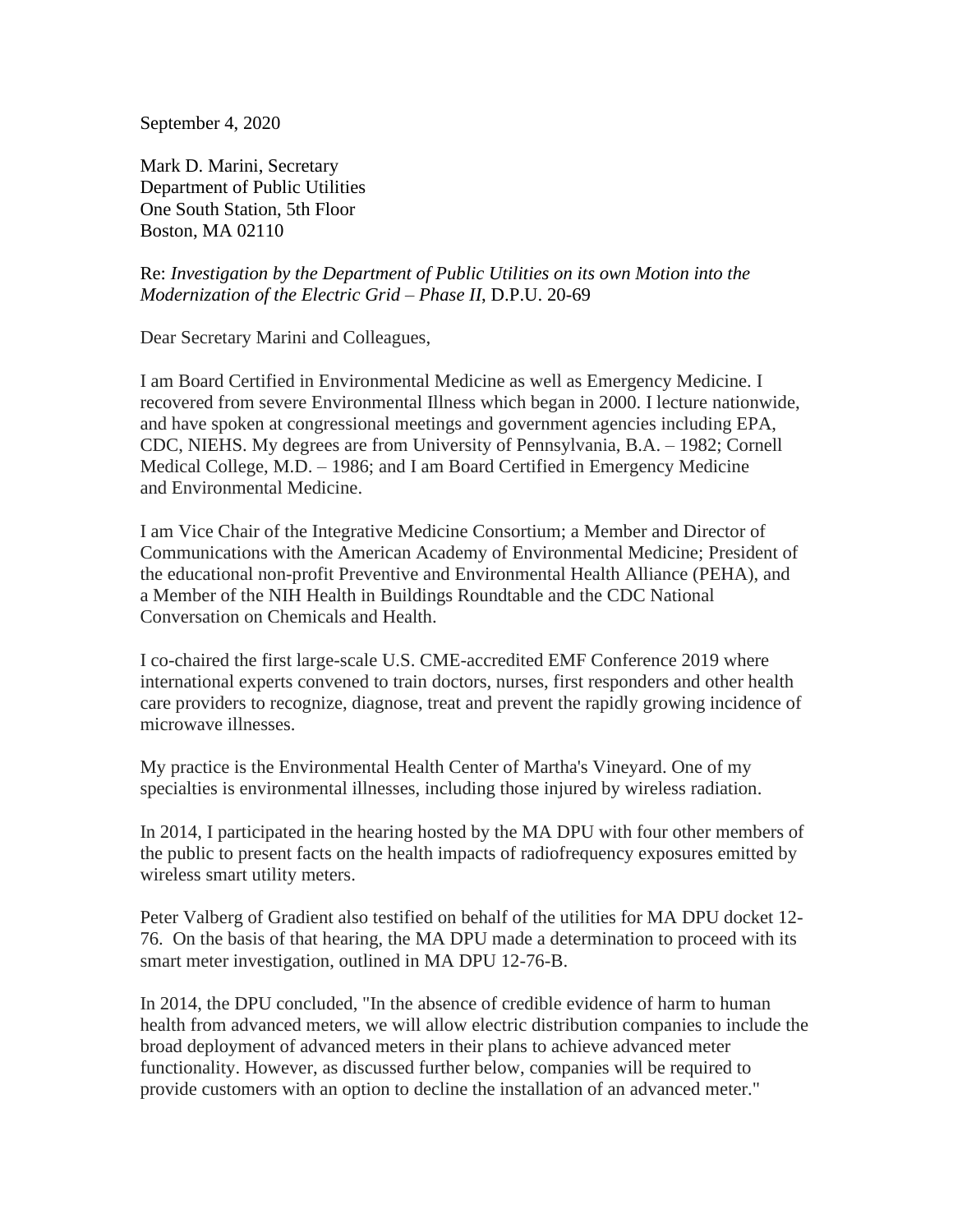My understanding is the public was not given that option throughout the Commonwealth, and many are suffering today.

Six years after the Feb. 2014 hearing, now that the MA DPU is promoting the deployment of smart meters by investor-owned utilities in the Commonwealth, the issue of smart meter and wireless health effects should be revisited. The science, provided in part by the product defense firm Gradient, that formed the foundation of the MA DPU's claims that the meters do not cause harm, should be investigated against the body of non-industry funded peer-reviewed independent science.

Since that 2014 hearing, our own government, via the [U.S. National Toxicology](https://ntp.niehs.nih.gov/results/areas/cellphones/)  [Program's \\$30M study,](https://ntp.niehs.nih.gov/results/areas/cellphones/) in 2018 determined "clear evidence" of cancerous tumors and DNA damage.

Italy's Ramazzini Institute published [another large study in 2018](https://www.sciencedirect.com/science/article/pii/S0013935118300367?via%3Dihub) that corroborates what we found in the U.S.

This same type of hazardous radiation, radiofrequency, is emitted by utility "smart" meters, macro cell antennas, 5G small cell antennas, wi-fi systems, and all of our personal wireless devices.

The public should be educated to use their own devices safely. The [EMF page released](https://www.mass.gov/info-details/electromagnetic-fields-or-emf)  [by the MA DPH on the State's Radiation Control website](https://www.mass.gov/info-details/electromagnetic-fields-or-emf) wrongfully states, "**Low-to mid-frequency** EMFs are in the non-ionizing radiation part of the electromagnetic spectrum and are **not known to damage DNA or cells directly**." (The bolding is theirs.)

This is both scientifically false and harmful to the public, and should be replaced with safe technology practices. The independent, peer-reviewed published studies above show "clear evidence" of damage to DNA and other biological systems. "Clear evidence" is the highest classification of assessment given by the NTP, the world's leading toxins research organization.

Ronald Kostoff, PhD, at the Georgia Institute of Technology in 2020 published a monograph titled ["The Largest Unethical Medical Experiment in Human History](https://smartech.gatech.edu/handle/1853/62452)". It is summarized as follows, and details not only the independent scientific literature, but how we came to be immersed in biologically hazardous radiofrequency radiation:

*This monograph describes the largest unethical medical experiment in human history: the implementation and operation of non-ionizing non-visible EMF radiation (hereafter called wireless radiation) infrastructure for communications, surveillance, weaponry,*  and other applications. It is unethical because it violates the key ethical medical *experiment requirement for "informed consent" by the overwhelming majority of the participants. The monograph provides background on unethical medical research/experimentation, and frames the implementation of wireless radiation within that context. The monograph then identifies a wide spectrum of adverse effects of wireless*